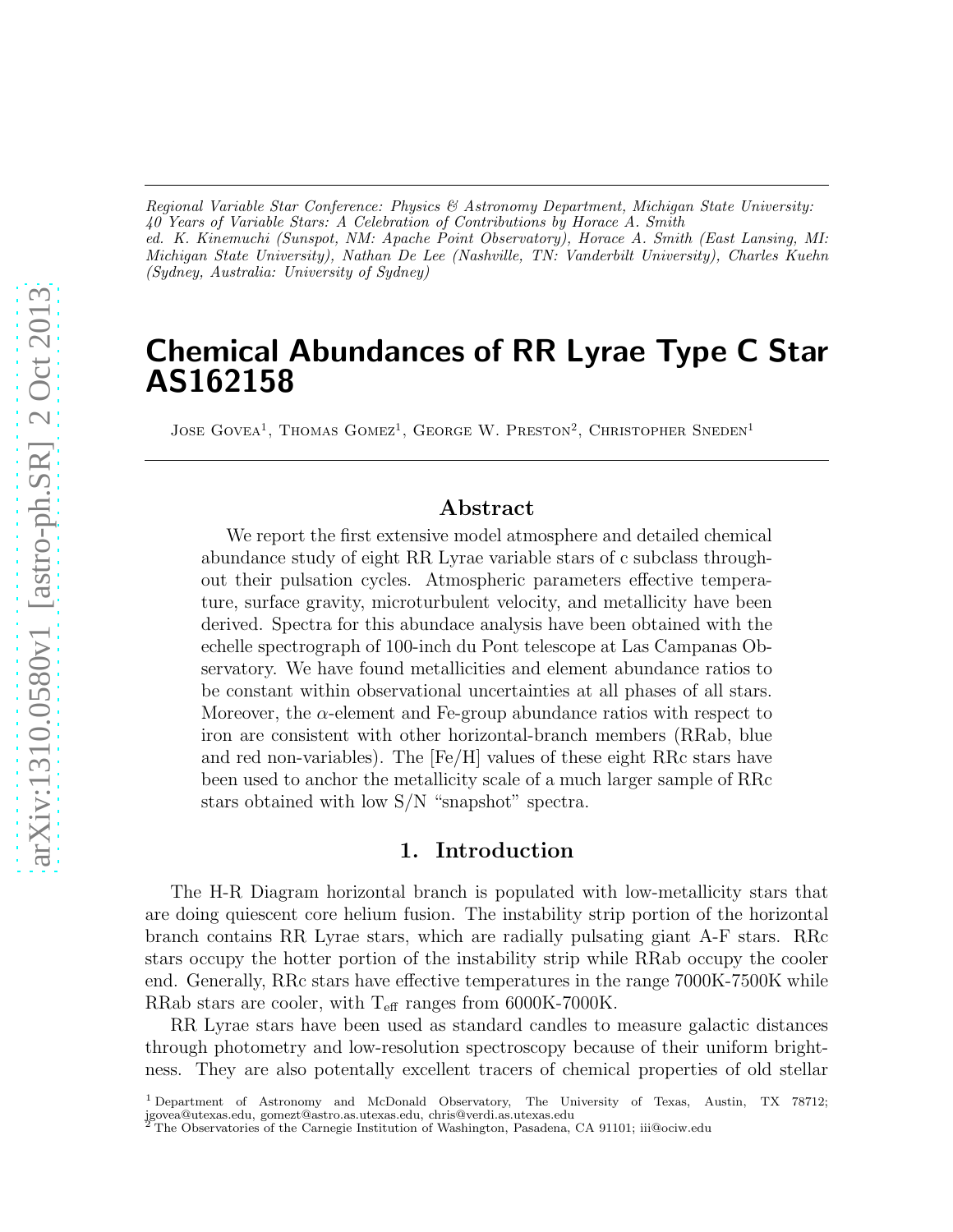#### RRc star AS162158 189

populations. But high-resolution spectroscopic analyses of RR Lyr are not plentiful because their short pulsation periods ( $\sim 0.1-1.0$  days) and large radial-velocity (RV) amplitudes impose limits on exposure times, and consequent signal-to-noise  $(S/N)$  ratios in their spectra. The RRc variables have been neglected in these high-resolution studies; there are fewer RRc's than RRab's and most are somewhat faint for highresolution spectroscopy in the past.

Seven of our stars exhibit the so-called Blazhko effect, a slow modulation of their basic pulsational periods; Blazhko periods of these stars are less than 12 days. This period is small enough to produce detectable rotational broadening  $(V \sin i > 15 \text{ km s}^{-1})$ of their spectral lines via  $PV = 2\pi R$ , in which P, V, and R are the rotation period, axial rotational velocity, and radius of the star. In this paper we focus on one of our program stars, AS162158, showing the spectroscopic changes that occur throughout it's pulsation cycle. Further details regarding the whole set of the program stars are given in Govea et al. (2013).

### 2. Model Atmosphere and Abundace Determinations

What is of concern here are the line spectrum cyclic changes that AS162158 undegoes throughout its pulsational cycle. We imposed a 20-minute integration limit on the spectroscopic observations that, once normalized, yielded low  $S/N$  values ( $\lt 50$ ). In order to prepare the spectra for equivalent width  $(EW)$  measurements and subsequent chemical composition analysis, we combined the spectra in narrow phase intervals to increase mean  $S/N$  ratios. We created narrow phase intervals that were grouped into phase bins no larger than  $\Delta \phi \simeq 0.05$  to minimize contamination (e.g., spectral line velocity smearing) due to the rapid atmospheric changes. Once the spectra were normalized we applied a Gaussian line profile fitting to measure equivalent widths.

We acquired model atmosphere parameters  $T_{\text{eff}}$ , log g,  $v_t$ ,  $[Fe/H]^3$  and relative abundance ratios  $[X/Fe]$  for our program stars at each of their co-added phases. Phase elemental abundances were acquired using the latest version of local thermodynamic equilibrium spectral line synthesis code MOOG (Sneden  $1973)^4$ . Model atmospheres were interpolated from the ATLAS grid  $(Kurucz 1992)^5$  which were calculated assuming α-element enhancements and opacity distribution functions [\(Castelli & Kurucz 2003\)](#page-4-2). Trial Kurucz model atmospheres and EW line lists were input parameters for MOOG, whose output was individual line abundances from iterative force-fitting of predicted EWs to the measured values. We adjusted input model parameters in a similar fash-ion as [For et al. \(2011a\)](#page-4-3). To summarize,  $T_{\text{eff}}$  was adjusted until there was no signicant trend between abundances and excitation energies of the Fe I lines. Values for log g needed to agree with observational errors of the derived abundances from Fe I and Fe II

<sup>3</sup> We adopt the standard spectroscopic notation (Helfer, Wallerstein, & Greenstein 1959) that for elements A and  $B, [A/B] \equiv \log_{10}(N_A/N_B)_\star - \log_{10}(N_A/N_B)_\odot.$ 

<sup>4</sup> Available at [http://www.as.utexas.edu/](http://www.as.utexas.edu/~chris/moog.html)∼chris/moog.html

<sup>5</sup> Available at<http://kurucz.harvard.edu/grids.html>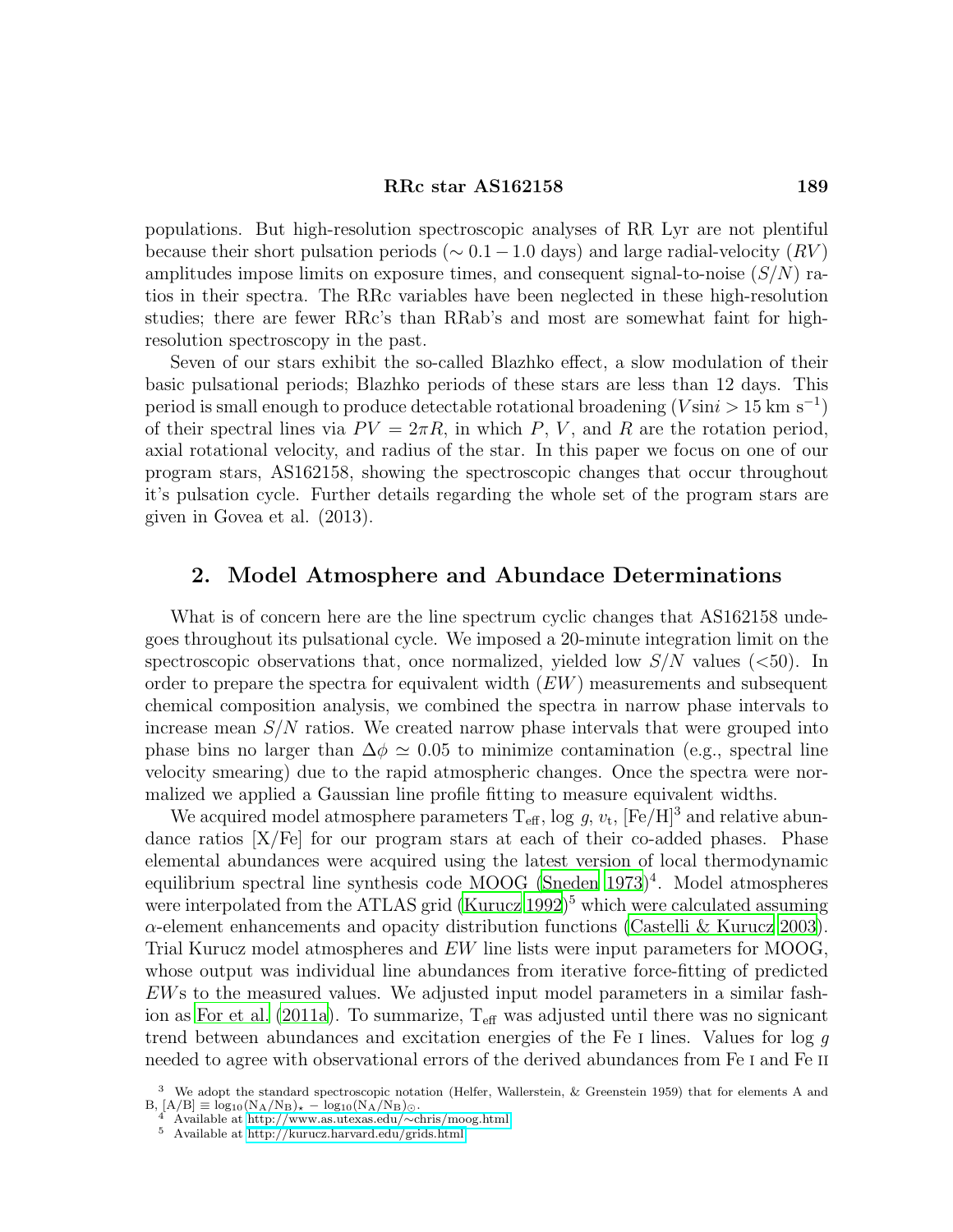<span id="page-2-0"></span>

| Φ     | $\rm T_{eff}$ | log q | $v_t$       | $\rm [M/H]$ | $[{\rm Fe/H}]$ | $\#\text{lines}$ | $\sigma$ | $[{\rm Fe/H}]$ | $\#\text{lines}$ | $\sigma$ |
|-------|---------------|-------|-------------|-------------|----------------|------------------|----------|----------------|------------------|----------|
|       | K             |       | $km s^{-1}$ |             | Fe L           |                  |          | Fe H           |                  |          |
| 0.039 | 7400          | 2.10  | 2.40        | $-2.00$     | $-1.96$        | 14               | 0.09     | $-1.91$        | 18               | 0.17     |
| 0.138 | 7300          | 2.10  | 2.00        | $-2.00$     | $-1.88$        | 11               | 0.16     | $-1.86$        | 14               | 0.22     |
| 0.225 | 7100          | 2.30  | 2.10        | $-2.00$     | $-1.83$        | 13               | 0.17     | $-1.80$        | 14               | 0.19     |
| 0.405 | 7000          | 2.20  | 2.00        | $-2.00$     | $-1.72$        | 27               | 0.27     | $-1.76$        | 15               | 0.30     |
| 0.631 | 7100          | 2.70  | 2.40        | $-2.00$     | $-1.77$        | 44               | 0.25     | $-1.83$        | 22               | 0.13     |
| 0.863 | 7400          | 2.40  | 2.40        | $-2.00$     | $-1.79$        | 17               | 0.29     | $-1.83$        | 17               | 0.19     |

TABLE 1 Atmospheric Parameters for AS162158

lines. Fe I and Fe II lines conceded  $v<sub>t</sub>$  values when there was a lack of abundace trend. Finally, [M/H] metallicity parameter was obtained by derived Fe abundances.

Table [1](#page-2-0) shows the variation of atmospheric models derived for AS162158 along with [Fe/H] metallicities. We find that atmospheric parameters change in expected ways. That is, the hottest temperatures and highest gravities occur near phase  $\phi \sim 0.5$ , at which time the photometric brightness of an RRL is at minimum and derived radial velocity is at maximum. However, in spite of the 400K  $T_{\text{eff}}$  variation and 0.4 dex log g variation there is only a small variation in derived [Fe/H], especially as indicated by the Fe II lines.

In Figure [1](#page-3-0) we show the variations on the relative  $[X/Fe]$  abundance ratios for six lighter elements in AS162158. The dotted line in each panel represents the average abundance of the element throughout the pulsation cycle. Inspection of this figure suggests that derived abundance ratios for these elements (a) are essentially independent of pulsational phase, and (b) are consistent with those of other members of the metal-poor horizontal branch (RHB, RRab, and BHB stars). In particular, all of the  $\alpha$  and  $\alpha$ -like elements (Mg, Si, Ca and Ti) are enhanced,  $[X/Fe] \simeq +0.3$  to  $+0.5$ , just as they are in other metal-poor stars. This result holds generally for all of the RRc stars in the [Govea et al. \(2013\)](#page-4-4) sample.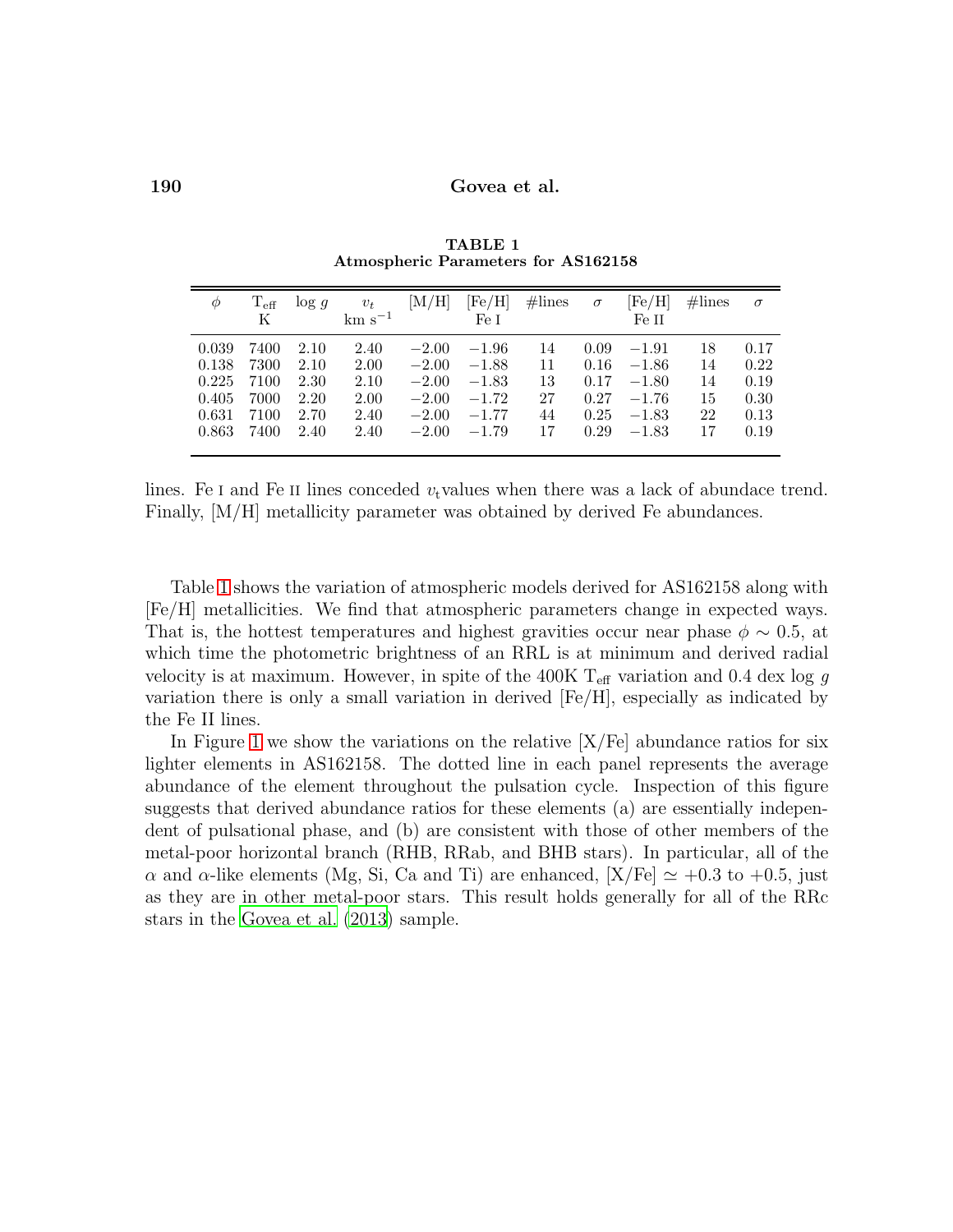

<span id="page-3-0"></span>Figure 1.— Relative abundance ratios for lighter elements as functions of phase for AS162158. Dotted line represents the average chemical abundance.